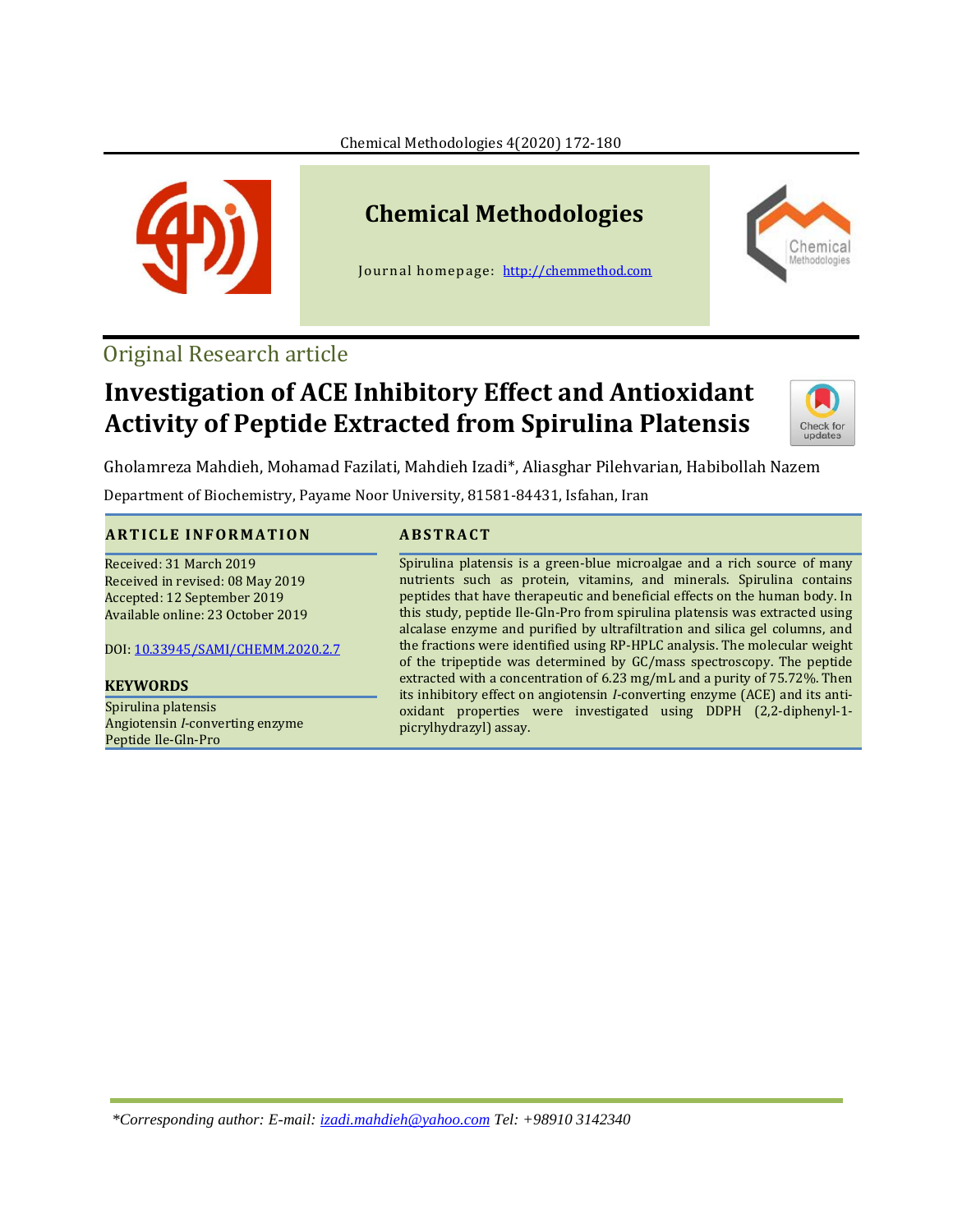#### **Graphical Abstract**



#### **Introduction**

Spirulina platensis is one of the most important microalgae, which is used to high-nutritional content in Asian countries and has recently been important in Europe [1]. Antioxidants are the compounds that can give electrons or hydrogen atoms to the free radicals to create a complex that guards the human body from free radicals [2]. The antioxidant activity of the bioactive peptides produced from animal and plant proteins has attracted considerable attention over the last few years. Proverbially, peptides derived from digestion of animal protein products such as eggs [3] and duck meat [4] have showed some antioxidant activity. Also, vegetable proteins have found to be a good source of antioxidants. For example, active peptides from walnuts [5] and maize [6] have been evaluated for their antioxidant valences [2]. Angiotensin *I*-converting enzyme (ACE), an important enzyme part of the renin-angiotensin system (RAS), plays an important role in the adjusting blood pressure and homeostasis of body fluids [7, 8]. ACE inhibitors are widely used to treat high blood pressure and heart failure, containing captopril, zofenopril, enalapril, ramipril, lisinopril, and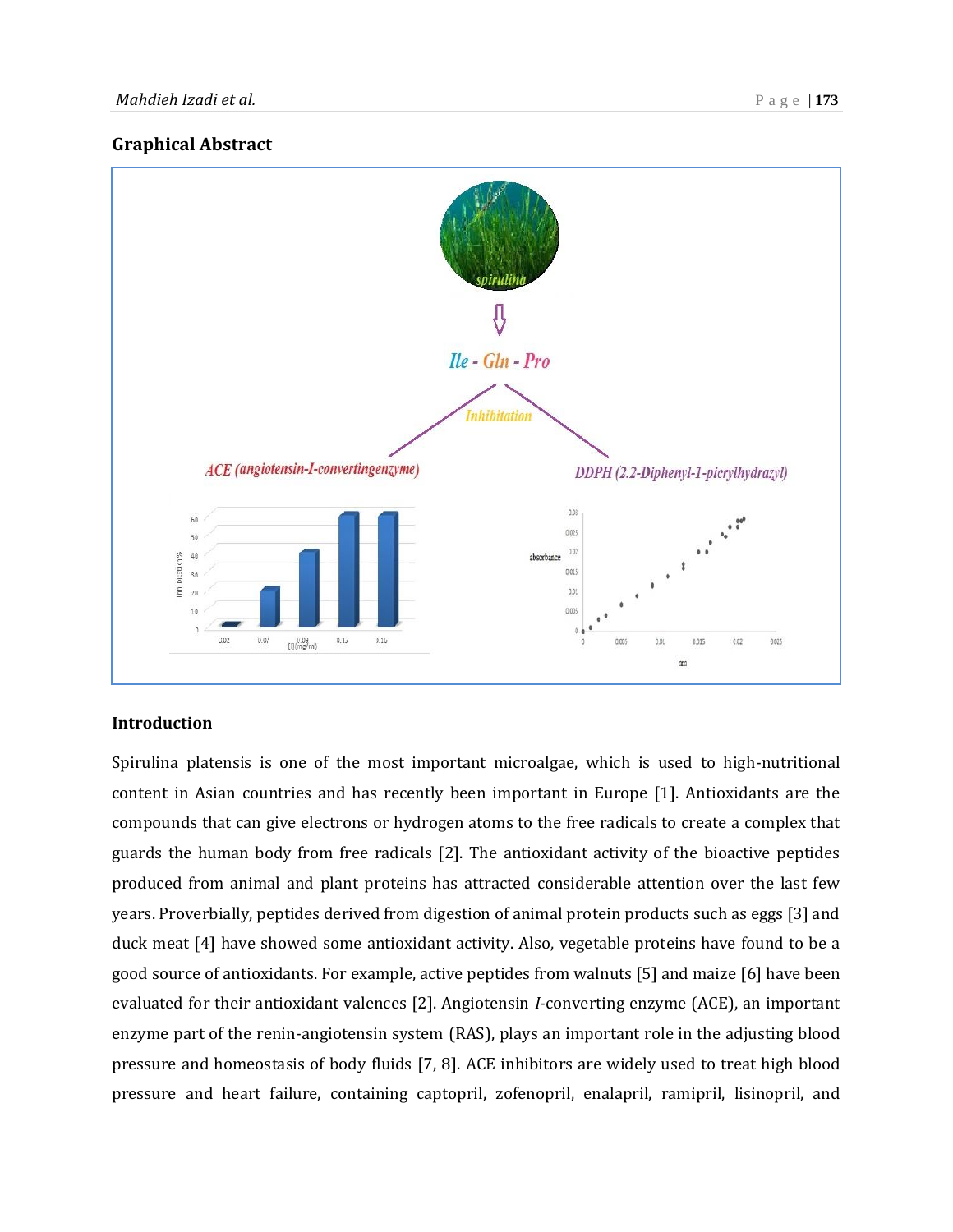benazepril [9]. Paying more attention to peptides is due to their improved environmental activities and less side effects [10]. High blood pressure is one of the most important causes of cardiovascular disease that may results in stroke, coronary artery disease, and sudden death of the heart [11]. In addition, recent research has shown that oxidative stress is a major cause of high blood pressure [12]. Extreme reactive oxygen species also affect the function of cellular sequencing and reduces endotoxin nitric oxide biodegradability and increase low-density lipoprotein oxidation in the vascular system [13-15]. Thereby, the need for new ACE inhibitors with oxidative stress control and side effects is lower than natural sources.

#### **Experimental**

#### **Preparation of water extracts**

Spirulina platensis algae was purchased as dried powder (Super food brand, produced in Iran). In 120 mL of distilled water, 15 g of dried spirulina platensis was suspended and repeatedly freezed and melted in 5 cycles. Then, for destruction of the cell wall, the mixture was subjected to ultrasound at 40 kHz for 5 min. The cell suspension was then incubated for 12 h at 30 °C and centrifuged at 6000 rpm for 30 min. The sediment was discarded and the supernatant was collected. The supernatant was ultrafilterated using a vacuum pump with a  $0.45 \mu m$  pore size cellulose membrane.

#### **Protein assay**

The protein content of the crude was measured using biuret protein assay that used bovine serum as the standard. 2 mL of water extracts was mixed with 2 mL of NaOH 10% (Merck). Then 10 drops of Cu2SO<sup>4</sup> 10% (Merck) were added slowly from the tube wall. Creating a purple ring signifies the presence of protein.

#### **Preparation enzymatic hydrolysates**

The water extracts was digested by 2.4 L of alcalase (∼2.4 units/mL) (Sigma) at 2% (w/w) protein concentration and pH 8.5. The crude was incubated at 50  $^{\circ}$ C for 10 h to enzymatic digestion. This reaction was stopped and the pH was adjusted at 4.0 by adding HCl, then the mixture was cooled down in ice. It was followed by centrifuging at 6000 rpm for 10 min. The enzymatic hydrolysates was ultra-filtrated by acetate cellulose filter with pore size of 0.45, 0.2 μm and kept at 4 °C. After ultrafiltration, the sample was passed through the silica gel column  $(2\times10 \text{ cm})$  for further purification and washed with water of chromatography (Lc-Ms Grade). The fractions were detected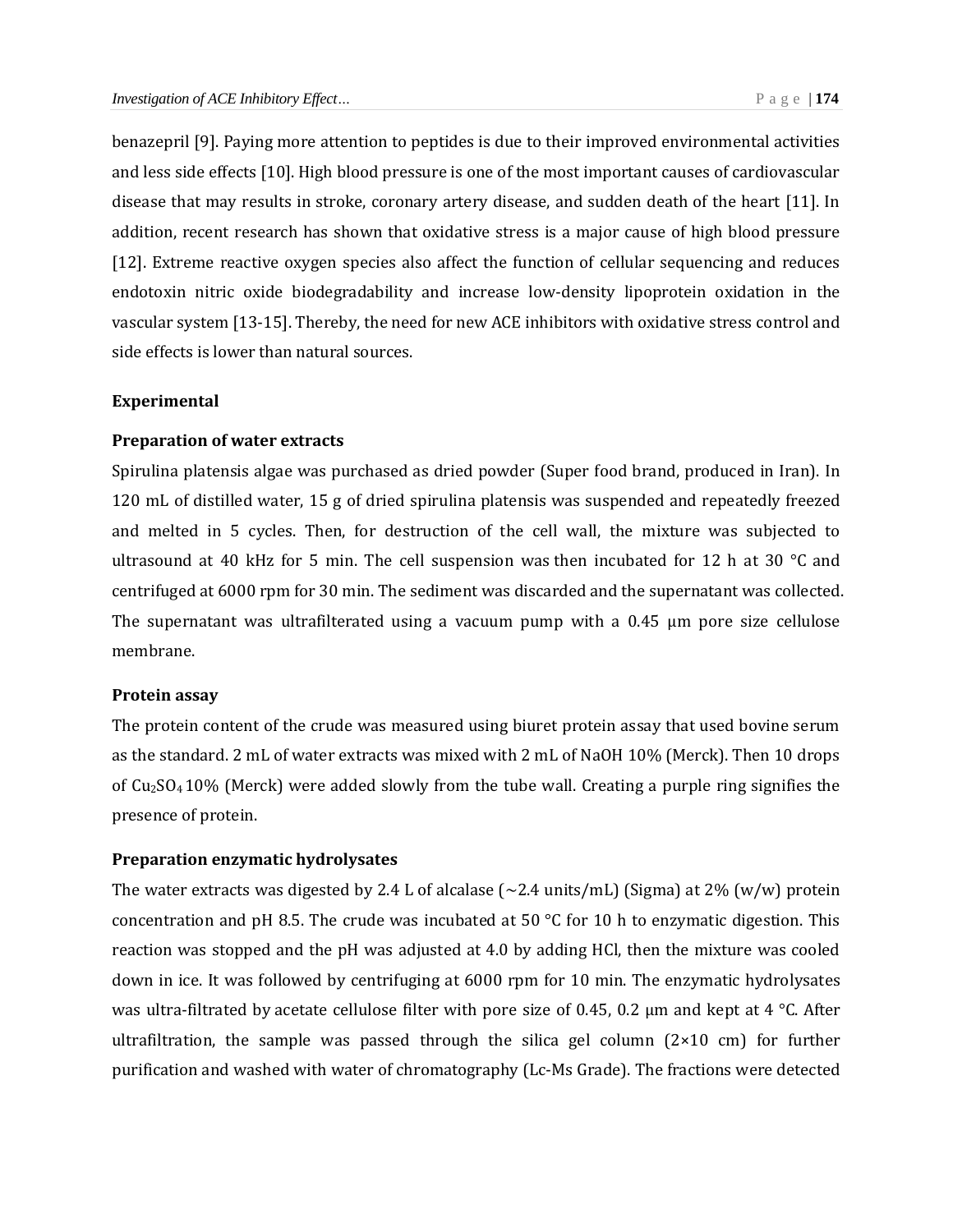at 214 nm by UV-spectrophotometer to identify purified tripeptide fractions (Shimadzu, Japan, model UV-2550 series).

### **Analysis by chromatography**

The extracted tripeptide isolated and identified by Reverse-phase HPLC (SY-8100) on a column C18 (4.6/250 mm; Nacalai Tesque Co. Kyoto, Japan) at a flow rate of 1 mL/min. The mobile phase was included 0.1% trifluoroacetic acid (TFA) in 1% (v/v) acetonitrile (ACN) 99% (v/v) water solution. A standard sample of tripeptide was used as a control and determination of sample withdrawal time.

#### **Mass spectrometry (GC-MS)**

The extracted peptide was initially poured into a vacuum rotary, then injected into GC-MS (Shimadzu, Japan, model QP 5050) for mass spectrometry and molecular weight determination. The required temperature was 200 °C and the flow rate was 1.5 mL/min.

#### **ACE inhibitory activity test**

To assess inhibitory strength of the peptide, a 2 mL cuvette containing a mixture of 0.1 M Tris-HCl (pH 7.0), 50 m MNaCl, 10 μM ZnCl<sub>2</sub>, 0.001 ACE units and 100 μL of different concentrations of inhibited peptide solution were prepared and their absorbance was determined by UVspectrophotometer (Shimadzu, Japan, model UV-2550).

#### **Antioxidant activity test**

Anti-oxidant activity of the peptide was evaluated using DPPH (1-diphenyl-2-picrylhydrazyl). 0.3 mm of DPPH was dissolved in ethanol (100%) and then 3 mL of tripeptide was added to this solution. The solution was stored in the dark and room temperature for 30 min, and then the absorbance was measured by UV spectrometer at 517 nm. Ascorbic acid (vitamin C) was used as a control.

RSA% = (Absorbance of Control- Absorbance of sample)/(Absorbance of Control)×100

#### **Results and discussion**

The extracted peptide was applied to a reverse-phase HPLC on a C18 column. The mobile phase was included 0.1% trifluoroacetic acid (TFA) in 1% (v/v) acetonitrile (ACN) 99% (v/v). Concentration of the inhibitory extracted peptide was 0.0039 mg/mL. The appearance of the inhibitory peptide peak was between 3 and 4 min at a 214 nm. The synthetic tripeptide by Mimotopes company was used as a standard (Figure 1).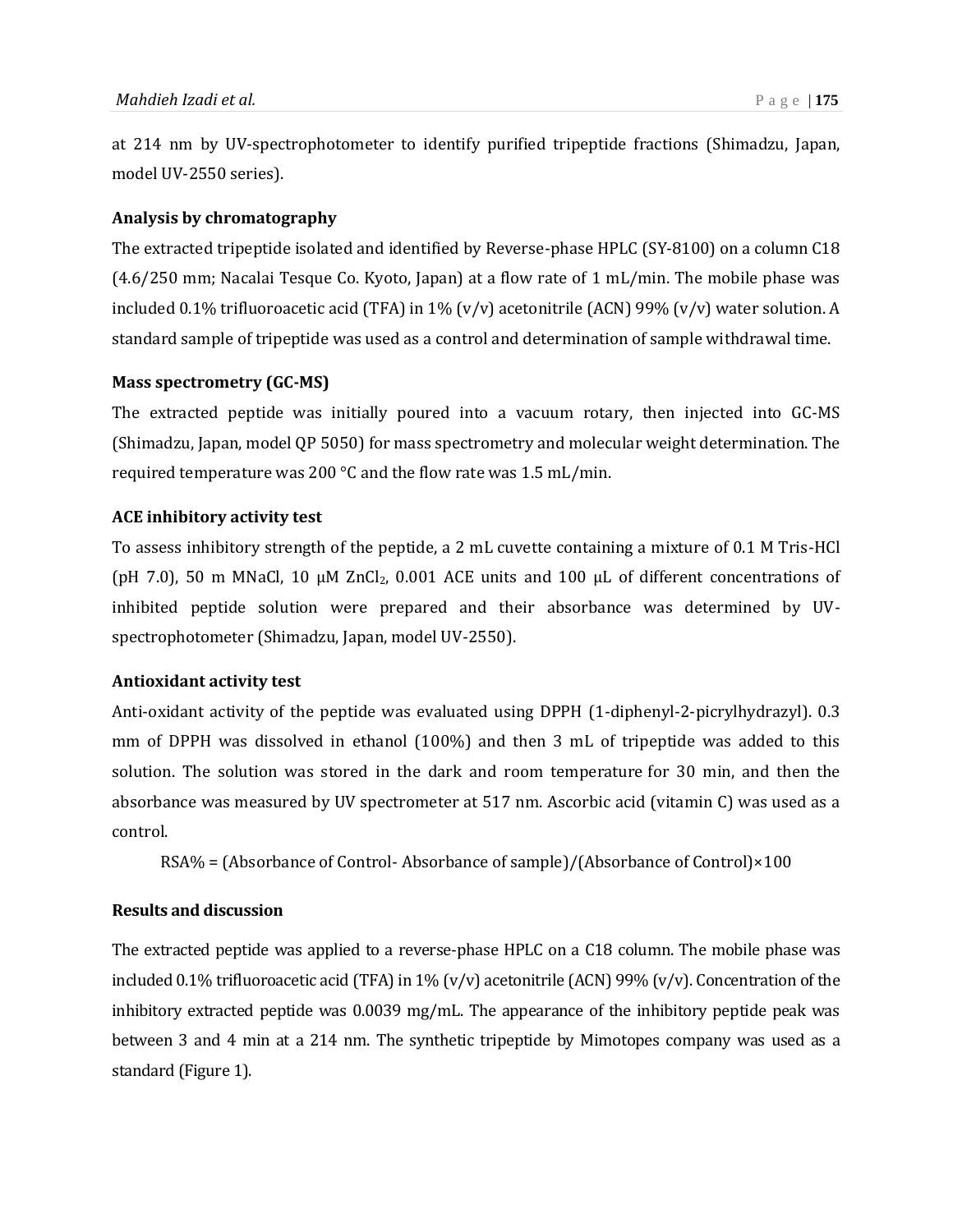

**Figure 1.** Reverse-phase HPLC of the ACE inhibitory peptide

The digested by alcalase after ultrafiltration and silica gel column, was showed an ACE inhibitory activity about 0.087 mg/mL. The inhibitory percentages with different concentrations of inhibitory peptide and ACE are demonstrated in Figure 2. As the peptide concentration was increased, the inhibition of ACE was enhanced. The IC 50 values at various stages were also measured to illustrate the effectiveness of the purification methods. (Figure 3) shows that the IC 50 value was improved.



**Figure 2.** The graph of ACE inhibitory activity for extracted peptide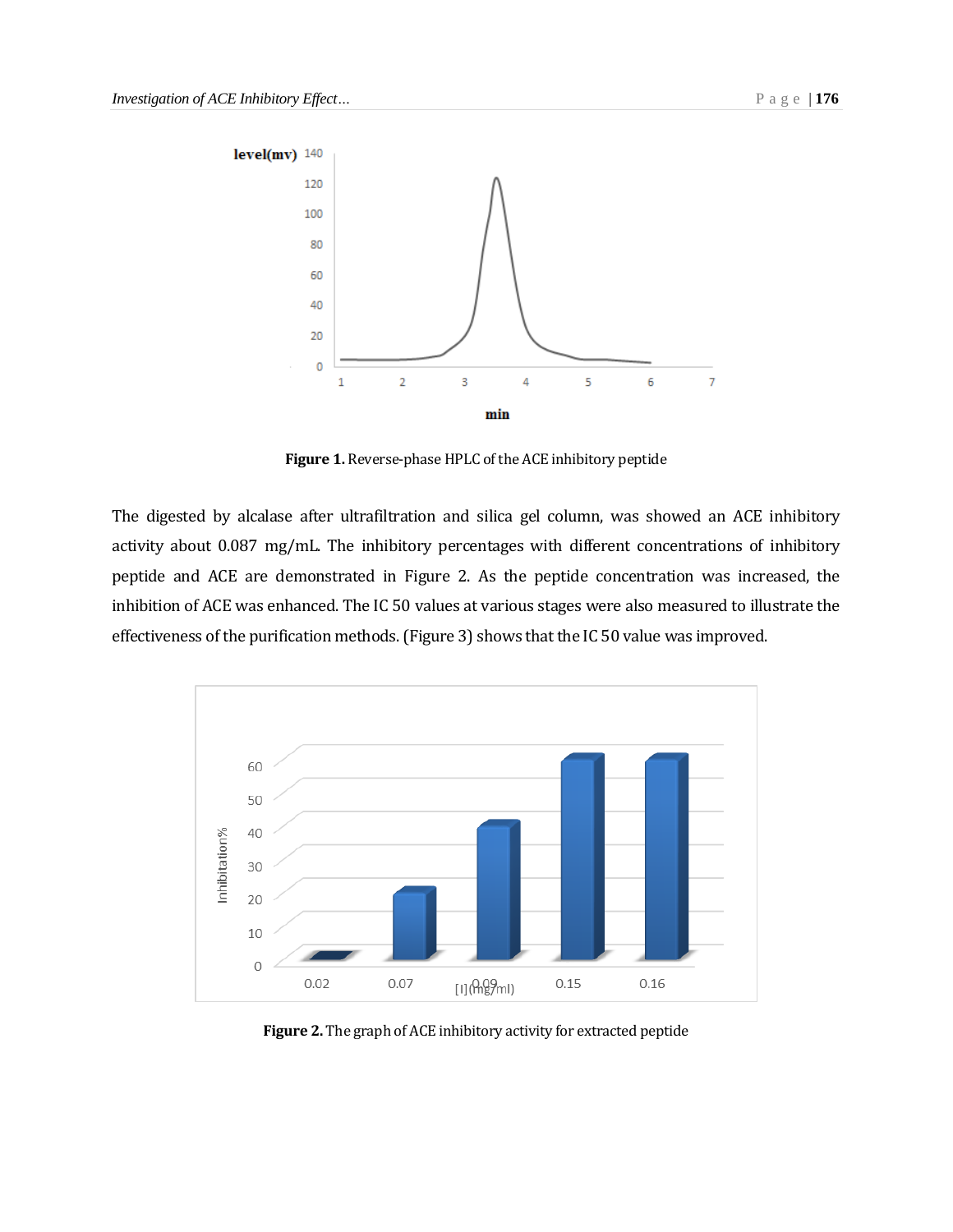

**Figure 3.** The graph for the amount of IC 50 peptide inhibitors of ACE in different stages of purification

The mechanism of inhibiting ACE inhibitory peptide, Ile-Gln-Pro, was investigated using kinetic studies. The Lineweaver-Burk plot with an intersection on the 1/[s] axis showed that the peptide is non-competitive Inhibitor (as shown in Figure 4). Non-competitive inhibition is a kind of enzyme inhibition that decreases the enzyme inhibitor and equally binds the enzyme to one another. And Dixon plot with intersection on the [I] axis also features non-competitive inhibition (Figure 5). The amount of Ki was determined to be about 5.8 μM.



**Figure 4.** Lineweaver-Burk plot of the reciprocal velocity  $(1/v)$  against  $1/[s]$  in the presence of Ile-Gln-Pro at concentrations of 0 μM, 3 μM, 7 μM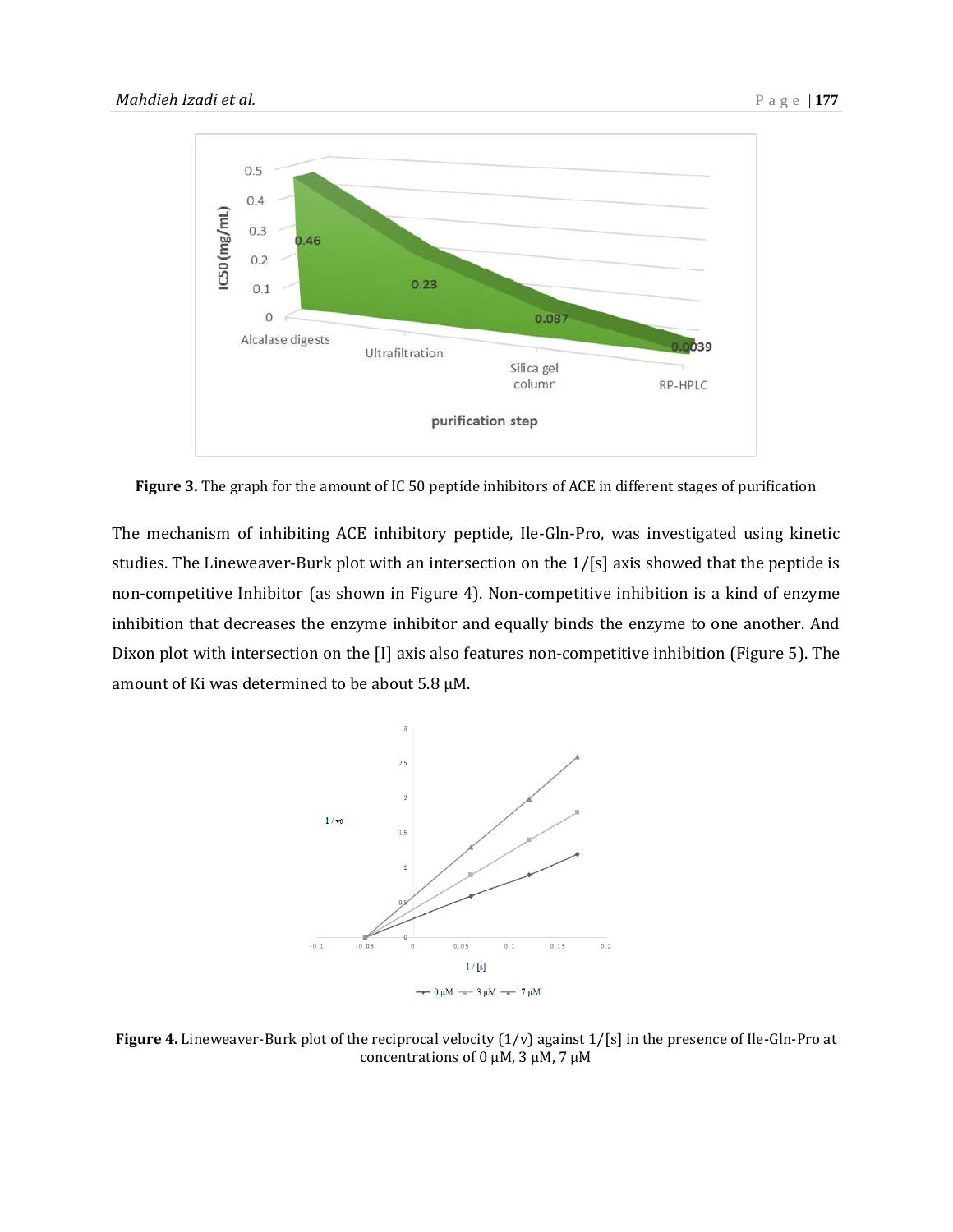

**Figure 5.** Dixon plot of 1/v against the concentration of Ile-Gln-Pro, [I], at substrate concentrations of 4 μM, 1.67 μM, and 1.05 μM

Molecular weight of the extracted peptide was estimated using mass spectrometry (GC-MS) at a rate of 356 D in accordance with the tripeptide standard. (Figure 6) shows the results of the mass spectrometry analysis.



**Figure 6.** GC-MS chart of the tripeptide

The amount of DPPH radicals scavenging by tripeptide was calculated by measuring the RSA percentage. In this study, percentage of the RSA was 23.22. Figure 7 depicts the antioxidant activity of the tripeptide.



**Figure 7.** The antioxidant activity chart of the tripeptide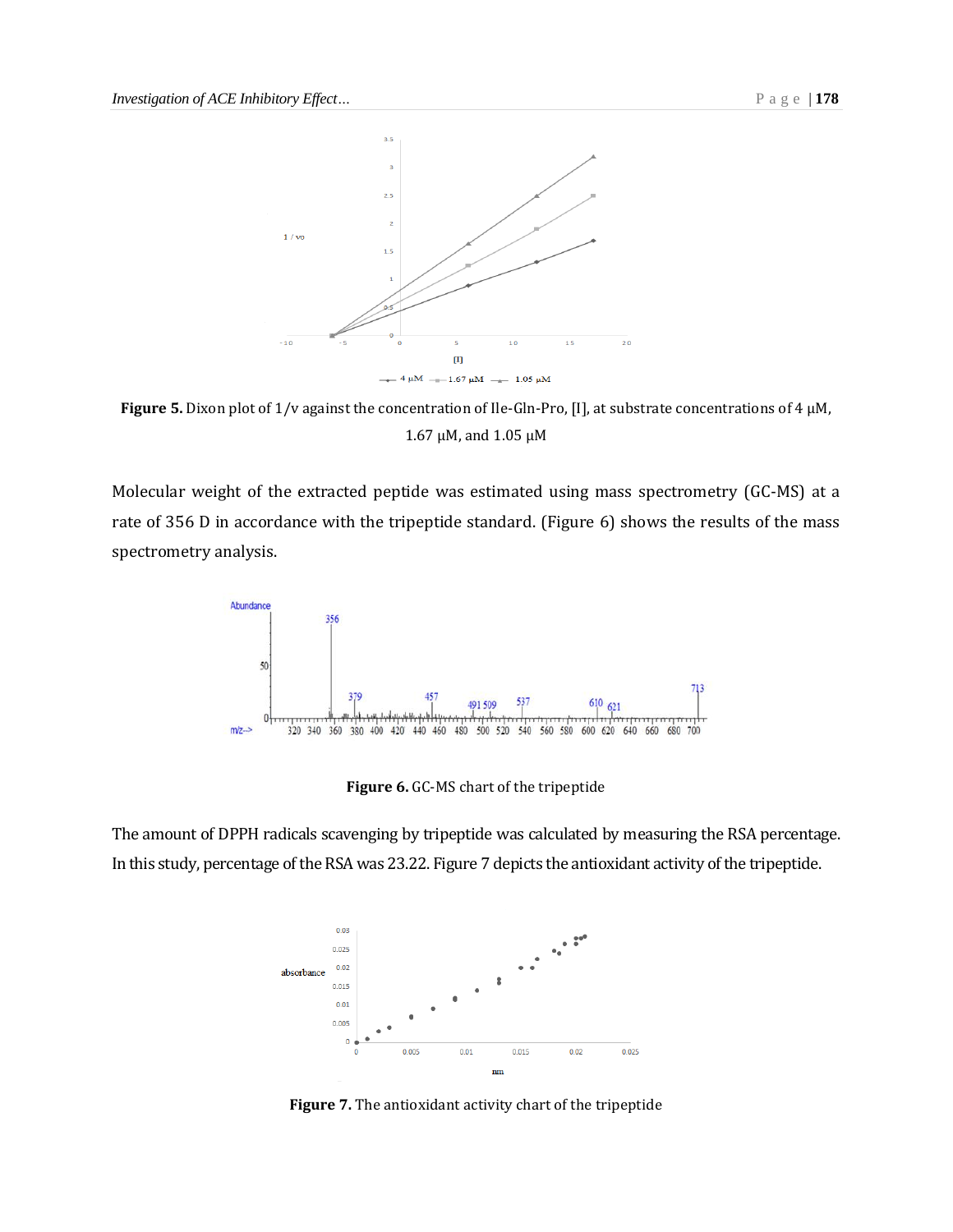#### **Conclusion**

In this study, peptide Ile-Gln-Pro was extracted from spirulina platensis. The peptide extracted with a concentration of 6.23 mg/mL and a purity of 75.72%. Then its inhibitory effect on angiotensin *I*converting enzyme (ACE) and its anti-oxidant properties by DDPH (2,2-diphenyl-1-picrylhydrazyl) assay were investigated. Both the Lineweaver-Burk plot and the Dixon plot revealed that the inhibition of extracted peptide Ile-Gln-Pro was non-competitive inhibition. This was due to the slow-tight binding of these inhibitors at the active sites of ACE. The results revealed that the peptides with biological activity play a significant role in regulation and metabolism, indicating that their potential use as beverage supplement and functional food suitable for promoting health and reducing the risk of disease.

#### **Acknowledgments**

The authors would like to appreciate the Payame Noor University of Isfahan for its financial support in this research study.

#### **Conflict of Interest**

We have no conflicts of interest to disclose.

#### **References**

- [1] Samarakoon K., Jeon Y.J. *Food Res. Int.,* 2012, **48**:948
- [2] Yu J., Hu Y., Xue M., Dun Y., Li S., Peng N., Liang Y., Zhao S. *J. Microbiol. Biotechnol.,* 2016, **26**:1216
- [3] Liu J., Jin Y., Lin S., Jones G.S., Chen F, *Food Chem.,* 2015, **175**:258
- [4] Wang L.S., Huang J.C., Chen Y.L., Huang M., Zhou G.H. *J. Agric. Food Chem.,* 2015, **63**:3437
- [5] Chen N., Yang H., Sun Y., Niu J., Liu S. *Peptides,* 2012, **38**:344
- [6] Zhuang H., Tang N., Yuan Y. *J. Funct. Foods,* 2013, **5**:1810
- [7] Ondetti M.A., Cushman D.W. *Biochem*, 1982, **51**: 283
- [8] Skeggs L.T., Kahn J.R., Shumway N.P. *J. Exp. Med*., 1952, **95**:241
- [9] Suetsuna K. *J. Nutr. Biochem.,* 1998, **9**:415
- [10] Lu J., Ren D.F., xue Y.L., Sawano Y., Miyakawa T., Tanokura M. *Food Chem.,* 2010, **58**:7166
- [11] Bhuyana B.J., Mugesh G. *Org. Biomol. Chem*., 2011, **9**:5185
- [12] Bagatini M.D., Martins C.C., Battisti V., Gasparetto D., da Rosa C.S., Spanevello R.M., Ahmed M.,
- Schmatz R., Rosa M., Schetinger C., Morsch V.M. *Heart Vessels*, 2011, **26**:55
- [13] Ray P.D., Huang B.W., Tsuji Y. *Cell. Signal,* 2012, **24**:981